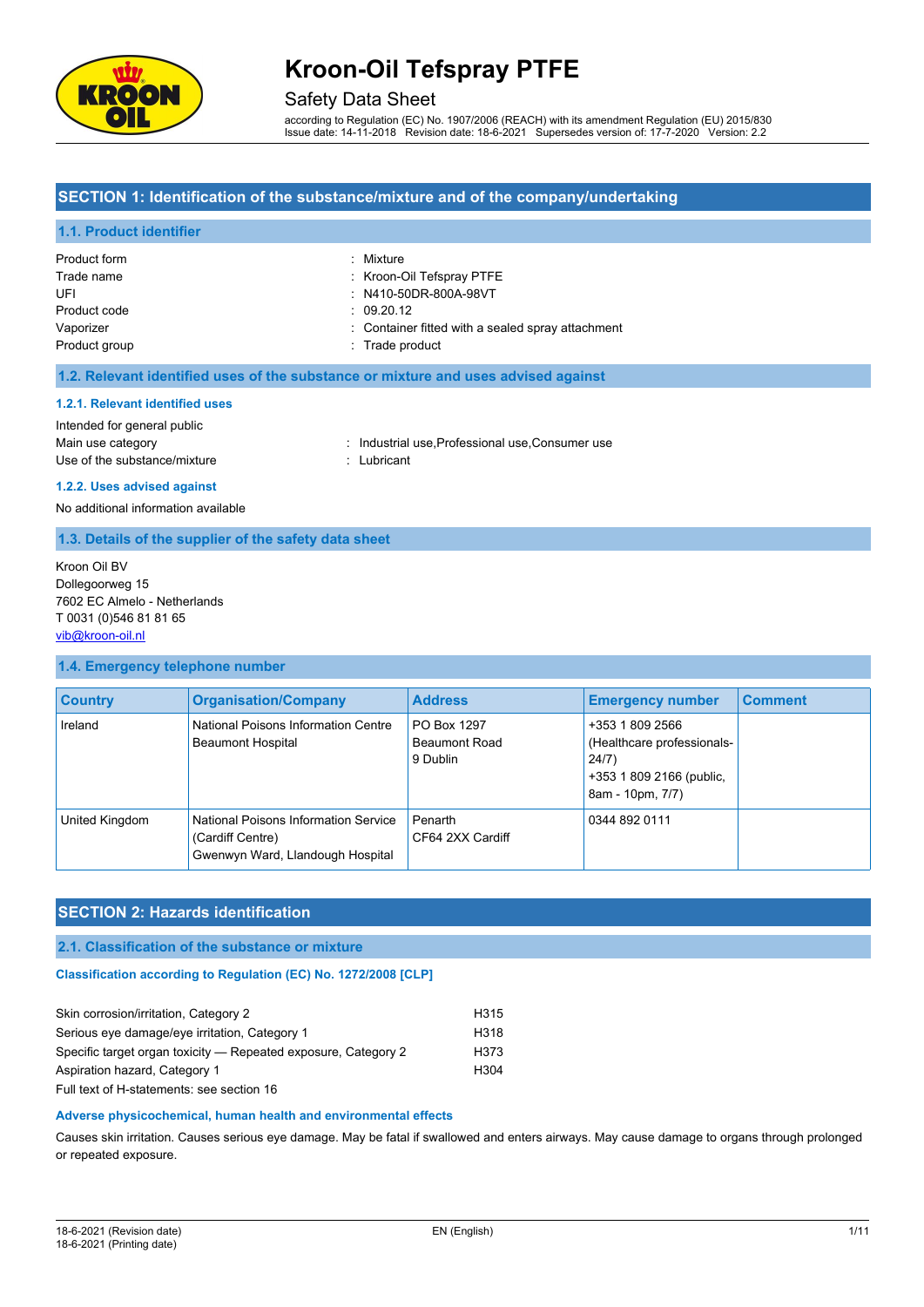### Safety Data Sheet

according to Regulation (EC) No. 1907/2006 (REACH) with its amendment Regulation (EU) 2015/830

#### **2.2. Label elements**

| Labelling according to Regulation (EC) No. 1272/2008 [CLP] |                                                                                                                                                                                                                                                                                                                                                                                                                                                                                                                                                                                                                                     |  |
|------------------------------------------------------------|-------------------------------------------------------------------------------------------------------------------------------------------------------------------------------------------------------------------------------------------------------------------------------------------------------------------------------------------------------------------------------------------------------------------------------------------------------------------------------------------------------------------------------------------------------------------------------------------------------------------------------------|--|
| Hazard pictograms (CLP)                                    |                                                                                                                                                                                                                                                                                                                                                                                                                                                                                                                                                                                                                                     |  |
| Signal word (CLP)                                          | GHS05<br>GHS08<br>Danger                                                                                                                                                                                                                                                                                                                                                                                                                                                                                                                                                                                                            |  |
| Contains                                                   | : Amines, N-(C16-18 (even numbered) and C18-unsatd. alkyl) trimethylenedi-,<br>ethoxylated(NLP); (Z)-N-methyl-N-(1-oxo-9-octadecenyl)glycine                                                                                                                                                                                                                                                                                                                                                                                                                                                                                        |  |
| Hazard statements (CLP)                                    | : H315 - Causes skin irritation.<br>H318 - Causes serious eye damage.<br>H373 - May cause damage to organs through prolonged or repeated exposure.                                                                                                                                                                                                                                                                                                                                                                                                                                                                                  |  |
| Precautionary statements (CLP)                             | : P101 - If medical advice is needed, have product container or label at hand.<br>P102 - Keep out of reach of children.<br>P260 - Do not breathe spray.<br>P280 - Wear protective gloves, eye protection.<br>P302+P352 - IF ON SKIN: Wash with plenty of water.<br>P305+P351+P338+P310 - IF IN EYES: Rinse cautiously with water for several minutes.<br>Remove contact lenses, if present and easy to do. Continue rinsing. Immediately call a<br>doctor.<br>P501 - Dispose of contents/container to hazardous or special waste collection point, in<br>accordance with local, regional, national and/or international regulation. |  |

#### **2.3. Other hazards**

No additional information available

### **SECTION 3: Composition/information on ingredients**

#### **3.1. Substances**

#### Not applicable

**3.2. Mixtures**

| <b>Name</b>                                                                                    | <b>Product identifier</b>                                                   | $\frac{9}{6}$ | <b>Classification according to</b><br><b>Regulation (EC) No.</b><br>1272/2008 [CLP]                                                          |
|------------------------------------------------------------------------------------------------|-----------------------------------------------------------------------------|---------------|----------------------------------------------------------------------------------------------------------------------------------------------|
| Hydrocarbons, C11-C14, n-alkanes, isoalkanes,<br>cyclics, $\leq$ 2% aromatics                  | (CAS-No.) 1174522-15-6<br>(EC-No.) 926-141-6<br>(REACH-no) 01-2119456620-43 | $50 - 80$     | Asp. Tox. 1, H304                                                                                                                            |
| (Z)-N-methyl-N-(1-oxo-9-octadecenyl)glycine                                                    | (CAS-No.) 110-25-8<br>(EC-No.) 203-749-3<br>(REACH-no) 01-2119488991-20     | $2,5 - 10$    | Acute Tox. 4<br>(Inhalation:dust, mist), H332<br>Skin Irrit. 2, H315<br>Eye Dam. 1, H318<br>Aquatic Acute 1, H400<br>Aquatic Chronic 3, H412 |
| Tributyl phenol polyglycol ether                                                               | (CAS-No.) 9046-09-7                                                         | $1 - 2.5$     | Skin Irrit. 2, H315<br>Eye Irrit. 2, H319<br>Aquatic Chronic 2, H411                                                                         |
| Amines, N-(C16-18 (even numbered) and C18-<br>unsatd. alkyl) trimethylenedi-, ethoxylated(NLP) | (CAS-No.) 1290049-56-7<br>(EC-No.) 800-029-6<br>(REACH-no) 01-2119962190-43 | $1 - 2.5$     | Acute Tox. 4 (Oral), H302<br>Skin Corr. 1A, H314<br><b>STOT RE 1, H372</b><br>Aquatic Chronic 3, H412                                        |

Full text of H- and EUH-statements: see section 16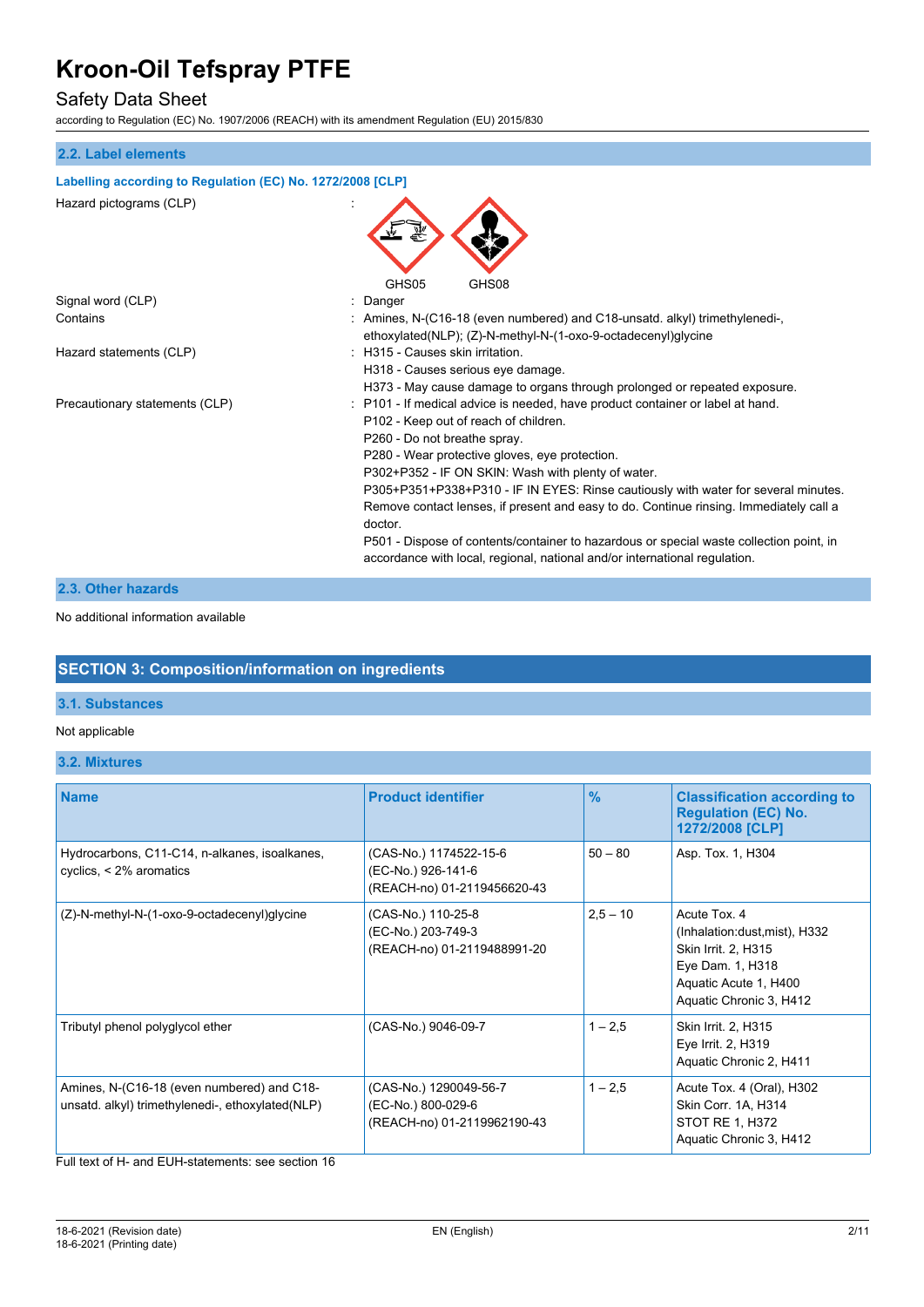### Safety Data Sheet

according to Regulation (EC) No. 1907/2006 (REACH) with its amendment Regulation (EU) 2015/830

| <b>SECTION 4: First aid measures</b>                             |                                                                                                                                                         |  |  |  |
|------------------------------------------------------------------|---------------------------------------------------------------------------------------------------------------------------------------------------------|--|--|--|
| 4.1. Description of first aid measures                           |                                                                                                                                                         |  |  |  |
| First-aid measures general                                       | : Call a physician immediately                                                                                                                          |  |  |  |
| First-aid measures after inhalation                              | : Remove person to fresh air and keep comfortable for breathing.                                                                                        |  |  |  |
| First-aid measures after skin contact                            | Wash skin with plenty of water. Take off contaminated clothing. If skin irritation occurs: Get<br>medical advice/attention.                             |  |  |  |
| First-aid measures after eye contact                             | : Rinse cautiously with water for several minutes. Remove contact lenses, if present and easy<br>to do. Continue rinsing. Call a physician immediately. |  |  |  |
| First-aid measures after ingestion                               | : Do not induce vomiting. Call a physician immediately.                                                                                                 |  |  |  |
| 4.2. Most important symptoms and effects, both acute and delayed |                                                                                                                                                         |  |  |  |
| Symptoms/effects after skin contact                              | : Irritation. Repeated exposure may cause skin dryness or cracking.                                                                                     |  |  |  |
| Symptoms/effects after eye contact                               | : Serious damage to eyes.                                                                                                                               |  |  |  |
| Symptoms/effects after ingestion                                 | : Risk of lung oedema.                                                                                                                                  |  |  |  |

**4.3. Indication of any immediate medical attention and special treatment needed**

Treat symptomatically.

| <b>SECTION 5: Firefighting measures</b>                         |                                                                                                                                                            |  |  |
|-----------------------------------------------------------------|------------------------------------------------------------------------------------------------------------------------------------------------------------|--|--|
| 5.1. Extinguishing media                                        |                                                                                                                                                            |  |  |
| Suitable extinguishing media<br>Unsuitable extinguishing media  | : Water spray. Dry powder. Foam. Carbon dioxide.<br>: Do not use a heavy water stream.                                                                     |  |  |
| 5.2. Special hazards arising from the substance or mixture      |                                                                                                                                                            |  |  |
| Fire hazard<br>Hazardous decomposition products in case of fire | : Combustible liquid.<br>: Toxic fumes may be released. Incomplete combustion releases dangerous carbon<br>monoxide, carbon dioxide and other toxic gases. |  |  |
| 5.3. Advice for firefighters                                    |                                                                                                                                                            |  |  |
| Protection during firefighting                                  | : Do not attempt to take action without suitable protective equipment. Self-contained<br>breathing apparatus. Complete protective clothing.                |  |  |

| <b>SECTION 6: Accidental release measures</b>                            |                                                                                                                                                              |  |  |  |
|--------------------------------------------------------------------------|--------------------------------------------------------------------------------------------------------------------------------------------------------------|--|--|--|
| 6.1. Personal precautions, protective equipment and emergency procedures |                                                                                                                                                              |  |  |  |
| 6.1.1. For non-emergency personnel                                       |                                                                                                                                                              |  |  |  |
| Emergency procedures                                                     | : Ventilate spillage area. Avoid contact with skin and eyes. Do not breathe<br>dust/fume/gas/mist/vapours/spray.                                             |  |  |  |
| 6.1.2. For emergency responders                                          |                                                                                                                                                              |  |  |  |
| Protective equipment                                                     | Do not attempt to take action without suitable protective equipment. For further information<br>refer to section 8: "Exposure controls/personal protection". |  |  |  |
| <b>6.2. Environmental precautions</b>                                    |                                                                                                                                                              |  |  |  |
| Avoid release to the environment                                         |                                                                                                                                                              |  |  |  |
| 6.3. Methods and material for containment and cleaning up                |                                                                                                                                                              |  |  |  |
| Methods for cleaning up<br>Other information                             | Take up liquid spill into absorbent material.<br>Dispose of materials or solid residues at an authorized site.                                               |  |  |  |
| 6.4. Reference to other sections                                         |                                                                                                                                                              |  |  |  |
| For further information refer to section 13.                             |                                                                                                                                                              |  |  |  |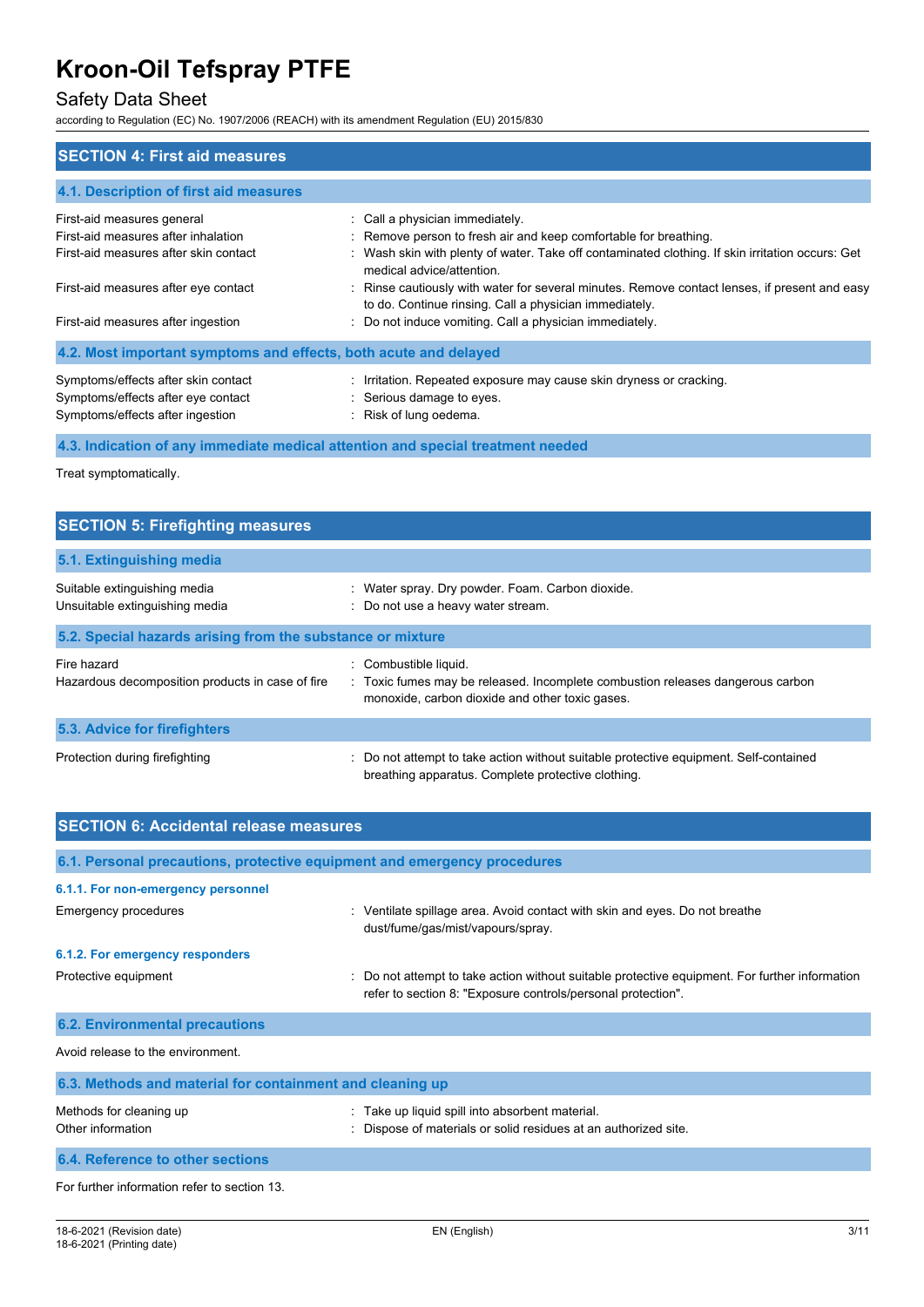#### Safety Data Sheet

according to Regulation (EC) No. 1907/2006 (REACH) with its amendment Regulation (EU) 2015/830

| <b>SECTION 7: Handling and storage</b>                            |                                                                                                                                                                                                                                                                                                                             |
|-------------------------------------------------------------------|-----------------------------------------------------------------------------------------------------------------------------------------------------------------------------------------------------------------------------------------------------------------------------------------------------------------------------|
| 7.1. Precautions for safe handling                                |                                                                                                                                                                                                                                                                                                                             |
| Precautions for safe handling<br>Hygiene measures                 | : Ensure good ventilation of the work station. Avoid contact with skin and eyes. Wear<br>personal protective equipment. Do not breathe dust/fume/gas/mist/vapours/spray.<br>: Wash contaminated clothing before reuse. Do not eat, drink or smoke when using this<br>product. Always wash hands after handling the product. |
| 7.2. Conditions for safe storage, including any incompatibilities |                                                                                                                                                                                                                                                                                                                             |
| Storage conditions<br>Storage temperature                         | : Store locked up. Store in a well-ventilated place. Keep cool.<br>: $<$ 40 °C                                                                                                                                                                                                                                              |
| 7.3. Specific end use(s)                                          |                                                                                                                                                                                                                                                                                                                             |
| No additional information available                               |                                                                                                                                                                                                                                                                                                                             |

#### **SECTION 8: Exposure controls/personal protection**

#### **8.1. Control parameters**

#### **8.1.1 National occupational exposure and biological limit values**

| <b>Kroon-Oil Tefspray PTFE</b>                                                                                                                                    |                                           |
|-------------------------------------------------------------------------------------------------------------------------------------------------------------------|-------------------------------------------|
| <b>EU - Indicative Occupational Exposure Limit (IOEL)</b>                                                                                                         |                                           |
| <b>Exposure limits/standards for materials that can be</b><br>formed when handling this product. When<br>mists/aerosols can occur the following is<br>recommended | 5 mg/m3 - ACGIH TLV (inhalable fraction). |

#### **8.1.2. Recommended monitoring procedures**

No additional information available

#### **8.1.3. Air contaminants formed**

No additional information available

#### **8.1.4. DNEL and PNEC**

No additional information available

#### **8.1.5. Control banding**

No additional information available

**8.2. Exposure controls**

#### **8.2.1. Appropriate engineering controls**

#### **Appropriate engineering controls:**

Ensure good ventilation of the work station.

#### **8.2.2. Personal protection equipment**

#### **Personal protective equipment symbol(s):**



#### **8.2.2.1. Eye and face protection**

| Eye protection: |  |
|-----------------|--|
| Safety glasses  |  |
|                 |  |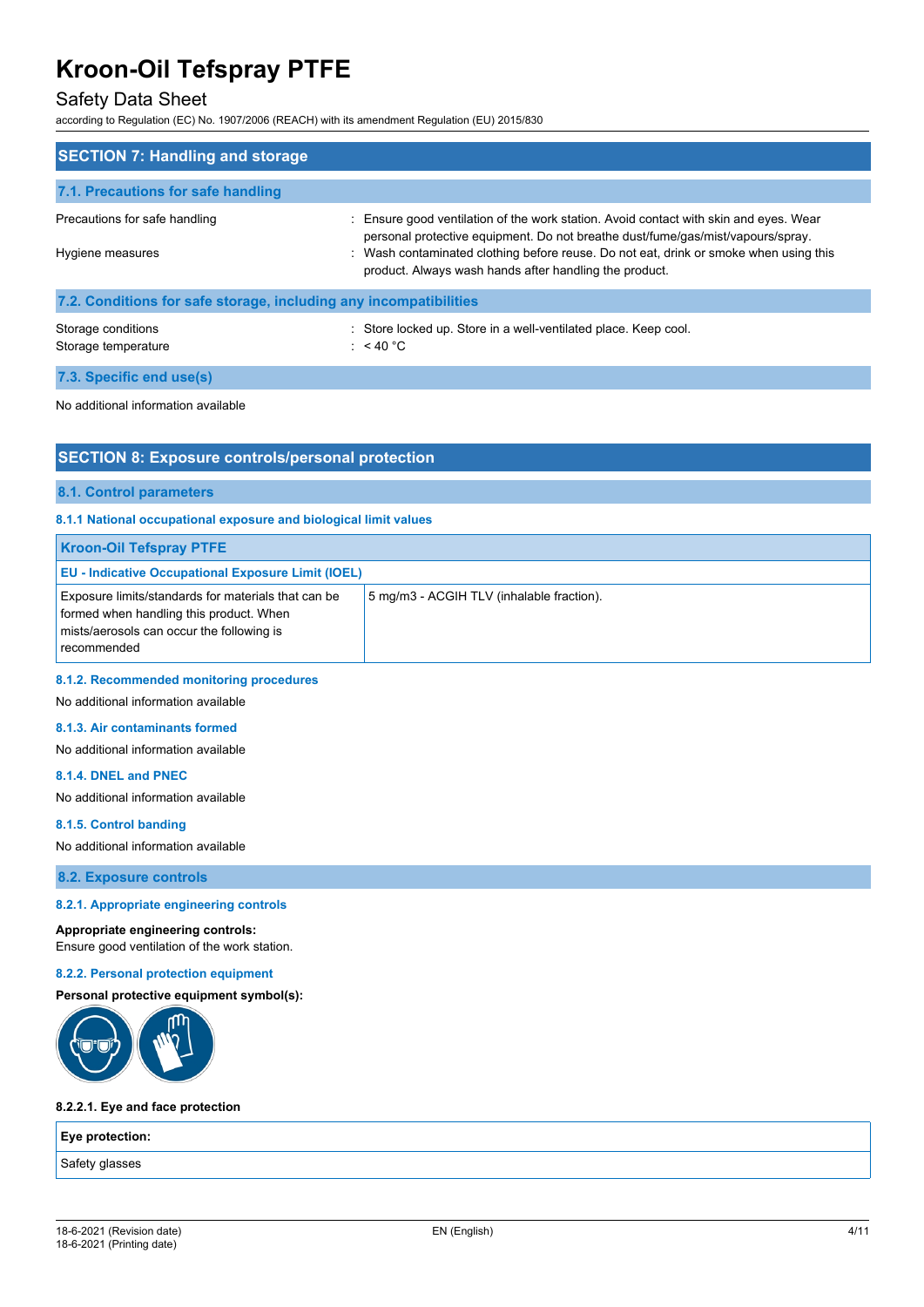### Safety Data Sheet

according to Regulation (EC) No. 1907/2006 (REACH) with its amendment Regulation (EU) 2015/830

| ' Type         | <b>Field of application</b> | <b>Characteristics</b> | <b>Standard</b> |
|----------------|-----------------------------|------------------------|-----------------|
| Safety glasses | Droplet                     | clear                  | EN 166          |

#### **8.2.2.2. Skin protection**

| Skin and body protection:         |  |
|-----------------------------------|--|
| Wear suitable protective clothing |  |
|                                   |  |
| <b>Hand protection:</b>           |  |
| Protective gloves                 |  |

| Type            | <b>Material</b>      | <b>Permeation</b>      | Thickness (mm) | Penetration | <b>Standard</b>   |
|-----------------|----------------------|------------------------|----------------|-------------|-------------------|
| Reusable gloves | Nitrile rubber (NBR) | $6$ ( $>$ 480 minutes) | $\geq 0.35$    |             | <b>EN ISO 374</b> |

#### **8.2.2.3. Respiratory protection**

| <b>Respiratory protection:</b>                                           |
|--------------------------------------------------------------------------|
| In case of insufficient ventilation, wear suitable respiratory equipment |

#### **8.2.2.4. Thermal hazards**

No additional information available

**8.2.3. Environmental exposure controls**

#### **Environmental exposure controls:**

Avoid release to the environment.

# **SECTION 9: Physical and chemical properties**

#### **9.1. Information on basic physical and chemical properties**

| Physical state<br>Colour<br>Odour<br>Odour threshold<br>рH<br>Relative evaporation rate (butylacetate=1)<br>Melting point<br>Freezing point<br>Boiling point<br>Flash point<br>Critical temperature<br>Auto-ignition temperature<br>Decomposition temperature<br>Flammability (solid, gas)<br>Vapour pressure<br>Relative vapour density at 20 °C<br>Relative density | : Liquid<br>Colourless to light yellow.<br>characteristic.<br>No data available<br>No data available<br>: No data available<br>Not applicable<br>: No data available<br>: $203 - 238$ °C<br>: 79 $^{\circ}$ C<br>: $> 200 °C$<br>: No data available<br>: No data available<br>: Not applicable<br>: 0,3 hPa at 20 $^{\circ}$ C<br>No data available<br>: No data available |
|-----------------------------------------------------------------------------------------------------------------------------------------------------------------------------------------------------------------------------------------------------------------------------------------------------------------------------------------------------------------------|-----------------------------------------------------------------------------------------------------------------------------------------------------------------------------------------------------------------------------------------------------------------------------------------------------------------------------------------------------------------------------|
|                                                                                                                                                                                                                                                                                                                                                                       |                                                                                                                                                                                                                                                                                                                                                                             |
|                                                                                                                                                                                                                                                                                                                                                                       |                                                                                                                                                                                                                                                                                                                                                                             |
|                                                                                                                                                                                                                                                                                                                                                                       |                                                                                                                                                                                                                                                                                                                                                                             |
|                                                                                                                                                                                                                                                                                                                                                                       |                                                                                                                                                                                                                                                                                                                                                                             |
|                                                                                                                                                                                                                                                                                                                                                                       |                                                                                                                                                                                                                                                                                                                                                                             |
|                                                                                                                                                                                                                                                                                                                                                                       |                                                                                                                                                                                                                                                                                                                                                                             |
|                                                                                                                                                                                                                                                                                                                                                                       |                                                                                                                                                                                                                                                                                                                                                                             |
|                                                                                                                                                                                                                                                                                                                                                                       |                                                                                                                                                                                                                                                                                                                                                                             |
|                                                                                                                                                                                                                                                                                                                                                                       |                                                                                                                                                                                                                                                                                                                                                                             |
| Density                                                                                                                                                                                                                                                                                                                                                               | : $0,819$ kg/l (15 °C) - ASTM D4052                                                                                                                                                                                                                                                                                                                                         |
| Solubility                                                                                                                                                                                                                                                                                                                                                            | Water: Insoluble / Slightly miscible                                                                                                                                                                                                                                                                                                                                        |
| Partition coefficient n-octanol/water (Log Pow)                                                                                                                                                                                                                                                                                                                       | : No data available                                                                                                                                                                                                                                                                                                                                                         |
| Viscosity, kinematic                                                                                                                                                                                                                                                                                                                                                  | $< 20.5$ mm <sup>2</sup> /s                                                                                                                                                                                                                                                                                                                                                 |
| Viscosity, dynamic                                                                                                                                                                                                                                                                                                                                                    | : No data available                                                                                                                                                                                                                                                                                                                                                         |
| <b>Explosive properties</b>                                                                                                                                                                                                                                                                                                                                           | : No data available                                                                                                                                                                                                                                                                                                                                                         |
| Oxidising properties                                                                                                                                                                                                                                                                                                                                                  | : No data available                                                                                                                                                                                                                                                                                                                                                         |
| Lower explosive limit (LEL)                                                                                                                                                                                                                                                                                                                                           | $: 0.5$ vol %                                                                                                                                                                                                                                                                                                                                                               |
| Upper explosive limit (UEL)                                                                                                                                                                                                                                                                                                                                           | 6,5 vol %                                                                                                                                                                                                                                                                                                                                                                   |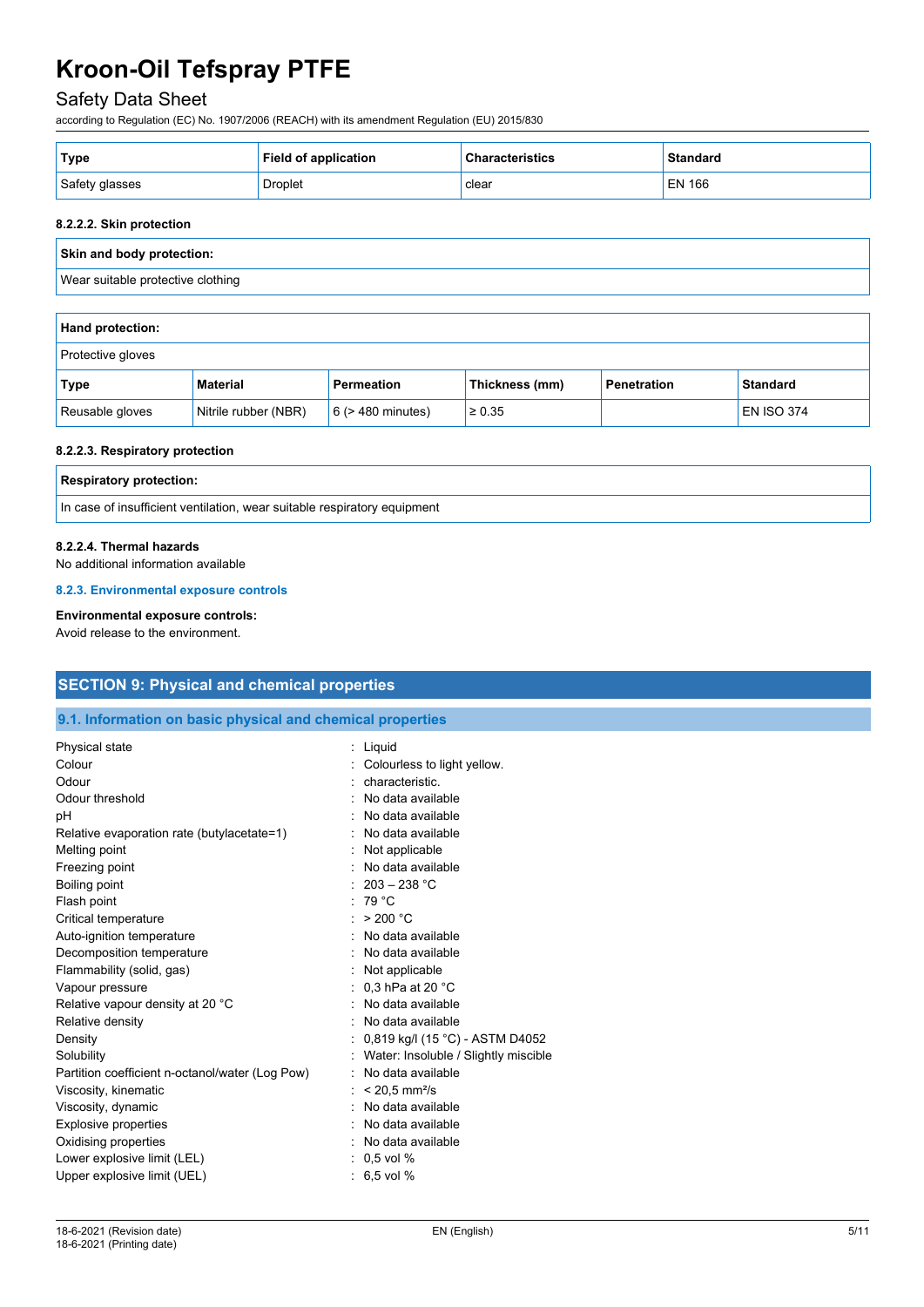### Safety Data Sheet

according to Regulation (EC) No. 1907/2006 (REACH) with its amendment Regulation (EU) 2015/830

#### **9.2. Other information**

VOC content : 554,3 g/l

| <b>SECTION 10: Stability and reactivity</b>                                                            |  |  |
|--------------------------------------------------------------------------------------------------------|--|--|
| 10.1. Reactivity                                                                                       |  |  |
| The product is non-reactive under normal conditions of use, storage and transport.                     |  |  |
| <b>10.2. Chemical stability</b>                                                                        |  |  |
| Stable under normal conditions.                                                                        |  |  |
| 10.3. Possibility of hazardous reactions                                                               |  |  |
| No dangerous reactions known under normal conditions of use. Reacts violently with (strong) oxidizers. |  |  |

**10.4. Conditions to avoid**

None under recommended storage and handling conditions (see section 7).

**10.5. Incompatible materials**

No additional information available

**10.6. Hazardous decomposition products**

Under normal conditions of storage and use, hazardous decomposition products should not be produced.

| <b>SECTION 11: Toxicological information</b>                                                              |                                                                                                                                                                              |  |  |
|-----------------------------------------------------------------------------------------------------------|------------------------------------------------------------------------------------------------------------------------------------------------------------------------------|--|--|
| 11.1 Information on toxicological effects                                                                 |                                                                                                                                                                              |  |  |
| Acute toxicity (oral)<br>Acute toxicity (dermal)<br>Acute toxicity (inhalation)                           | : Not classified<br>Not classified<br>: Not classified                                                                                                                       |  |  |
| Hydrocarbons, C11-C14, n-alkanes, isoalkanes, cyclics, < 2% aromatics (1174522-15-6)                      |                                                                                                                                                                              |  |  |
| LD50 oral rat                                                                                             | $>$ 5000 mg/kg (OECD 401 method)                                                                                                                                             |  |  |
| LD50 dermal rabbit                                                                                        | > 5000 mg/kg (OECD 402 method)                                                                                                                                               |  |  |
| LC50 Inhalation - Rat                                                                                     | $> 5000$ g/m <sup>3</sup>                                                                                                                                                    |  |  |
| Tributyl phenol polyglycol ether (9046-09-7)                                                              |                                                                                                                                                                              |  |  |
| LD50 oral rat                                                                                             | > 2000 mg/kg (OECD 401 method)                                                                                                                                               |  |  |
| LD50 dermal rat                                                                                           | $>$ 2000 mg/kg (OECD 402 method)                                                                                                                                             |  |  |
| Amines, N-(C16-18 (even numbered) and C18-unsatd. alkyl) trimethylenedi-, ethoxylated(NLP) (1290049-56-7) |                                                                                                                                                                              |  |  |
| LD50 oral rat                                                                                             | 200 - 2000 mg/kg bodyweight Animal: rat, Guideline: OECD Guideline 423 (Acute Oral<br>toxicity - Acute Toxic Class Method), Guideline: EU Method B.1 (Acute Toxicity (Oral)) |  |  |
| (Z)-N-methyl-N-(1-oxo-9-octadecenyl)glycine (110-25-8)                                                    |                                                                                                                                                                              |  |  |

| $ (Z)$ -N-methyl-N- $(1$ -oxo-9-octadecenyl)qlycine $(110-25-8)$ |                                         |  |
|------------------------------------------------------------------|-----------------------------------------|--|
| LD50 oral rat                                                    | > 5000 mg/l (OECD 420 method)           |  |
| LC50 Inhalation - Rat                                            | $1,01 - 1,85$ mg/l/4h (OECD 403 method) |  |
| Skin corrosion/irritation                                        | : Causes skin irritation.               |  |
| Serious eye damage/irritation                                    | : Causes serious eye damage.            |  |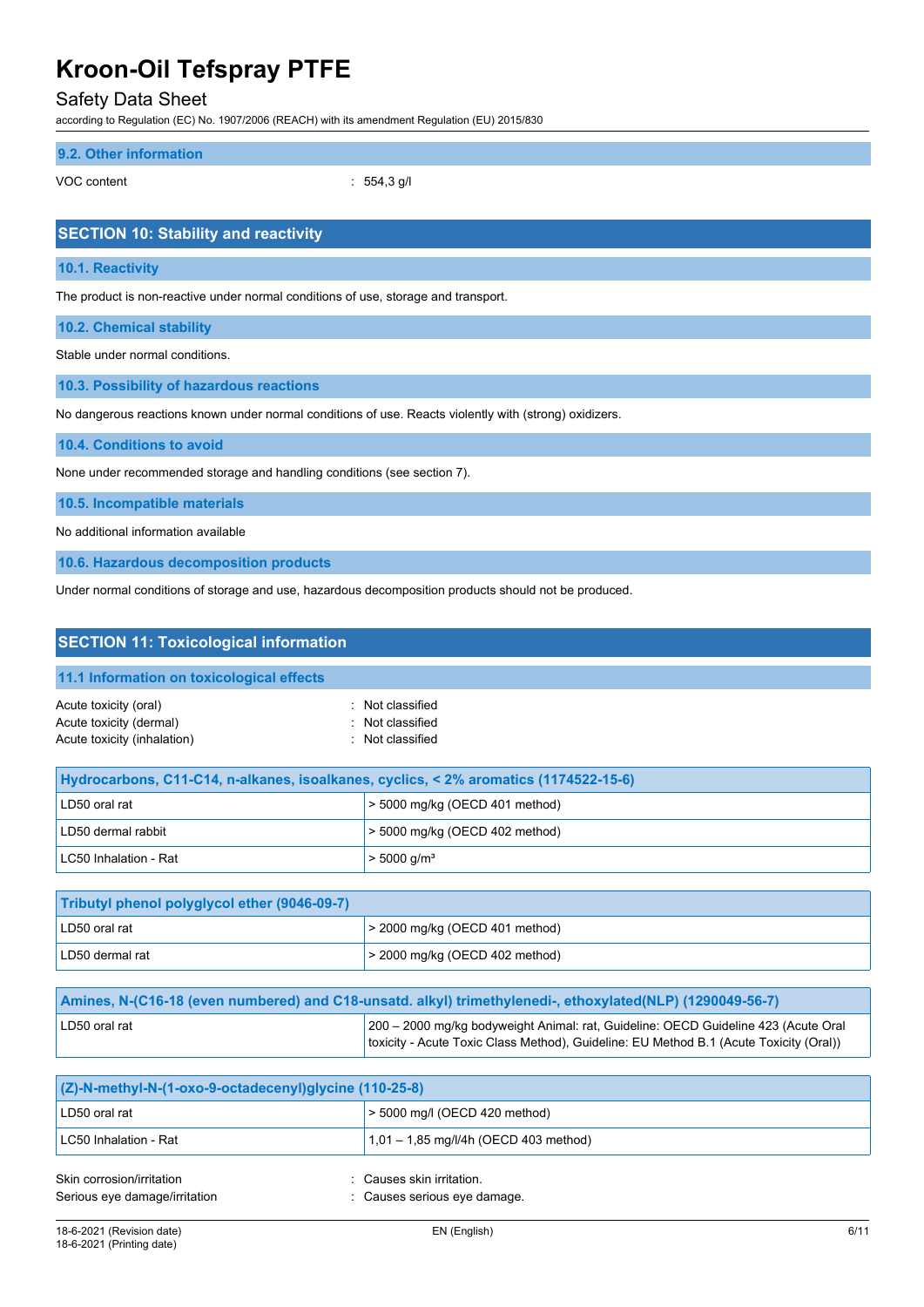### Safety Data Sheet

according to Regulation (EC) No. 1907/2006 (REACH) with its amendment Regulation (EU) 2015/830

| Respiratory or skin sensitisation | : Not classified                                                                     |
|-----------------------------------|--------------------------------------------------------------------------------------|
| Germ cell mutagenicity            | : Not classified                                                                     |
| Carcinogenicity                   | Not classified                                                                       |
| Reproductive toxicity             | : Not classified                                                                     |
| STOT-single exposure              | : Not classified                                                                     |
| STOT-repeated exposure            | . May cause damage to organs through prolonged or repeated exposure.                 |
|                                   | Hydrocarbons, C11-C14, n-alkanes, isoalkanes, cyclics, < 2% aromatics (1174522-15-6) |

| NOAEL (oral, rat, 90 days)                                                                                | > 5000 mg/kg bodyweight/day (OECD 408 method)                   |  |
|-----------------------------------------------------------------------------------------------------------|-----------------------------------------------------------------|--|
|                                                                                                           |                                                                 |  |
| Amines, N-(C16-18 (even numbered) and C18-unsatd. alkyl) trimethylenedi-, ethoxylated(NLP) (1290049-56-7) |                                                                 |  |
| STOT-repeated exposure                                                                                    | Causes damage to organs through prolonged or repeated exposure. |  |
| Aspiration hazard                                                                                         | : May be fatal if swallowed and enters airways.                 |  |
| <b>Kroon-Oil Tefspray PTFE</b>                                                                            |                                                                 |  |
| Vaporizer                                                                                                 | Container fitted with a sealed spray attachment                 |  |
| Viscosity, kinematic                                                                                      | $< 20.5$ mm <sup>2</sup> /s                                     |  |

| <b>SECTION 12: Ecological information</b>                    |                                                                                                                            |
|--------------------------------------------------------------|----------------------------------------------------------------------------------------------------------------------------|
| 12.1. Toxicity                                               |                                                                                                                            |
| Ecology - general                                            | : The product is not considered harmful to aguatic organisms nor to cause long-term adverse<br>effects in the environment. |
| Hazardous to the aquatic environment, short-term<br>(acute)  | : Not classified                                                                                                           |
| Hazardous to the aquatic environment, long-term<br>(chronic) | : Not classified                                                                                                           |

| Hydrocarbons, C11-C14, n-alkanes, isoalkanes, cyclics, < 2% aromatics (1174522-15-6) |                                                   |  |
|--------------------------------------------------------------------------------------|---------------------------------------------------|--|
| $ $ LC50 - Fish [1]                                                                  | > 1000 mg/l Oncorhynchus mykiss - 96h             |  |
| EC50 - Crustacea [1]                                                                 | > 1000 mg/l Daphnia magna - 48h                   |  |
| $ $ ErC50 algae                                                                      | > 1000 mg/l Pseudokirchneriella subcapitata - 72h |  |

| Amines, N-(C16-18 (even numbered) and C18-unsatd. alkyl) trimethylenedi-, ethoxylated(NLP) (1290049-56-7) |               |  |
|-----------------------------------------------------------------------------------------------------------|---------------|--|
| $ $ LC50 - Fish [1]                                                                                       | 130 µg/l      |  |
| EC50 - Crustacea [1]                                                                                      | $310 \mu g/l$ |  |
| EC50 72h - Algae [1]                                                                                      | $0,16$ mg/l   |  |

| $(Z)$ -N-methyl-N- $(1$ -oxo-9-octadecenyl)glycine $(110-25-8)$ |                                                                             |  |
|-----------------------------------------------------------------|-----------------------------------------------------------------------------|--|
| LC50 - Fish [1]                                                 | 9.3 mg/l (96h, Leuciscus idus) [EU Method C.1]                              |  |
| EC50 - Crustacea [1]                                            | 0,43 mg/l (48h, Daphnia magna) (OECD 202 method)                            |  |
| EC50 72h - Algae [1]                                            | 6,3 mg/l (72h, Desmodesmus subspicatus) [Directive 67/548/EEC Annex V C.3.] |  |
| NOEC (acute)                                                    | > 0,43 mg/l (Danio rerio, 96h) (OECD 203 method)                            |  |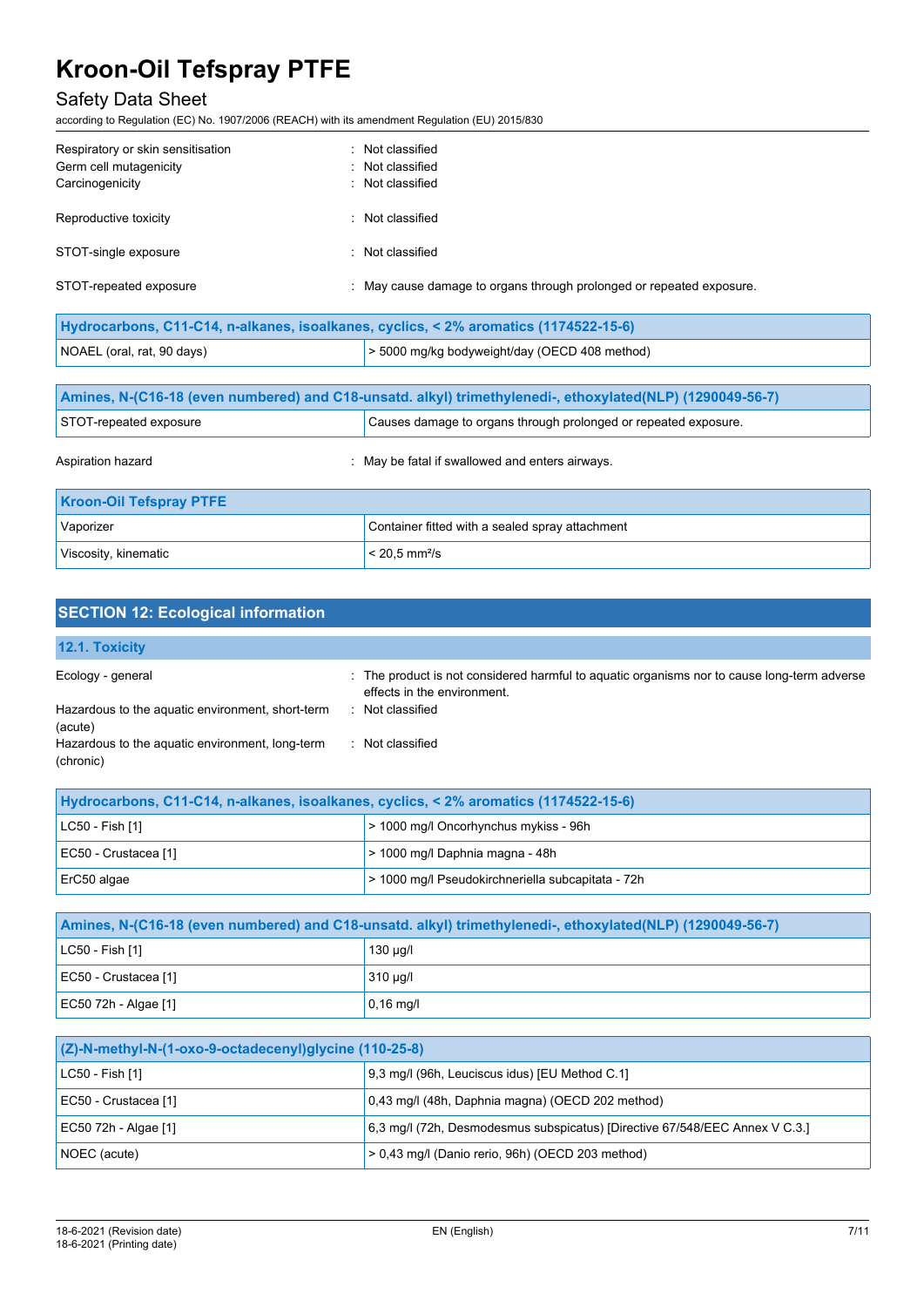### Safety Data Sheet

according to Regulation (EC) No. 1907/2006 (REACH) with its amendment Regulation (EU) 2015/830

| 12.2. Persistence and degradability                                                     |                                                                                                                                                                                 |
|-----------------------------------------------------------------------------------------|---------------------------------------------------------------------------------------------------------------------------------------------------------------------------------|
| Hydrocarbons, C11-C14, n-alkanes, isoalkanes, cyclics, < 2% aromatics (1174522-15-6)    |                                                                                                                                                                                 |
| Persistence and degradability                                                           | Readily biodegradable.                                                                                                                                                          |
|                                                                                         |                                                                                                                                                                                 |
| Tributyl phenol polyglycol ether (9046-09-7)                                            |                                                                                                                                                                                 |
| Chemical oxygen demand (COD)                                                            | 2,394 g $O2/g$ substance                                                                                                                                                        |
| Biodegradation                                                                          | $\approx$ 30 % (OECD 302B method)                                                                                                                                               |
|                                                                                         |                                                                                                                                                                                 |
| (Z)-N-methyl-N-(1-oxo-9-octadecenyl)glycine (110-25-8)                                  |                                                                                                                                                                                 |
| Chemical oxygen demand (COD)                                                            | 2,4 g $O_2$ /g substance                                                                                                                                                        |
| Biodegradation                                                                          | 85,2 % (28d) (OECD 301B method)                                                                                                                                                 |
| 12.3. Bioaccumulative potential                                                         |                                                                                                                                                                                 |
|                                                                                         | Amines, N-(C16-18 (even numbered) and C18-unsatd. alkyl) trimethylenedi-, ethoxylated(NLP) (1290049-56-7)                                                                       |
| Partition coefficient n-octanol/water (Log Pow)                                         | $2,8$ @ $25^{\circ}$ C                                                                                                                                                          |
|                                                                                         |                                                                                                                                                                                 |
| (Z)-N-methyl-N-(1-oxo-9-octadecenyl)glycine (110-25-8)                                  |                                                                                                                                                                                 |
| Partition coefficient n-octanol/water (Log Pow)                                         | 3,5 - 4,2 (20°C) [EU Method A.8]                                                                                                                                                |
| 12.4. Mobility in soil                                                                  |                                                                                                                                                                                 |
| No additional information available                                                     |                                                                                                                                                                                 |
| 12.5. Results of PBT and vPvB assessment                                                |                                                                                                                                                                                 |
| <b>Component</b>                                                                        |                                                                                                                                                                                 |
| Hydrocarbons, C11-C14, n-alkanes, isoalkanes,<br>cyclics, < 2% aromatics (1174522-15-6) | This substance/mixture does not meet the PBT criteria of REACH regulation, annex XIII<br>This substance/mixture does not meet the vPvB criteria of REACH regulation, annex XIII |
| 12.6. Other adverse effects                                                             |                                                                                                                                                                                 |
| No additional information available                                                     |                                                                                                                                                                                 |
| <b>SECTION 13: Disposal considerations</b>                                              |                                                                                                                                                                                 |
| 13.1. Waste treatment methods                                                           |                                                                                                                                                                                 |

Waste treatment methods : Dispose of contents/container in accordance with licensed collector's sorting instructions. HP Code : HP4 - "Irritant - skin irritation and eye damage:" waste which on application can cause skin irritation or damage to the eye. HP5 - "Specific Target Organ Toxicity (STOT)/Aspiration Toxicity:" waste which can cause specific target organ toxicity either from a single or repeated exposure, or which cause acute toxic effects following aspiration.

### **SECTION 14: Transport information**

| In accordance with ADR / IMDG / IATA / ADN / RID |               |               |               |               |
|--------------------------------------------------|---------------|---------------|---------------|---------------|
| <b>ADR</b>                                       | <b>IMDG</b>   | <b>IATA</b>   | <b>ADN</b>    | <b>RID</b>    |
| 14.1. UN number                                  |               |               |               |               |
| Not regulated                                    | Not regulated | Not regulated | Not regulated | Not regulated |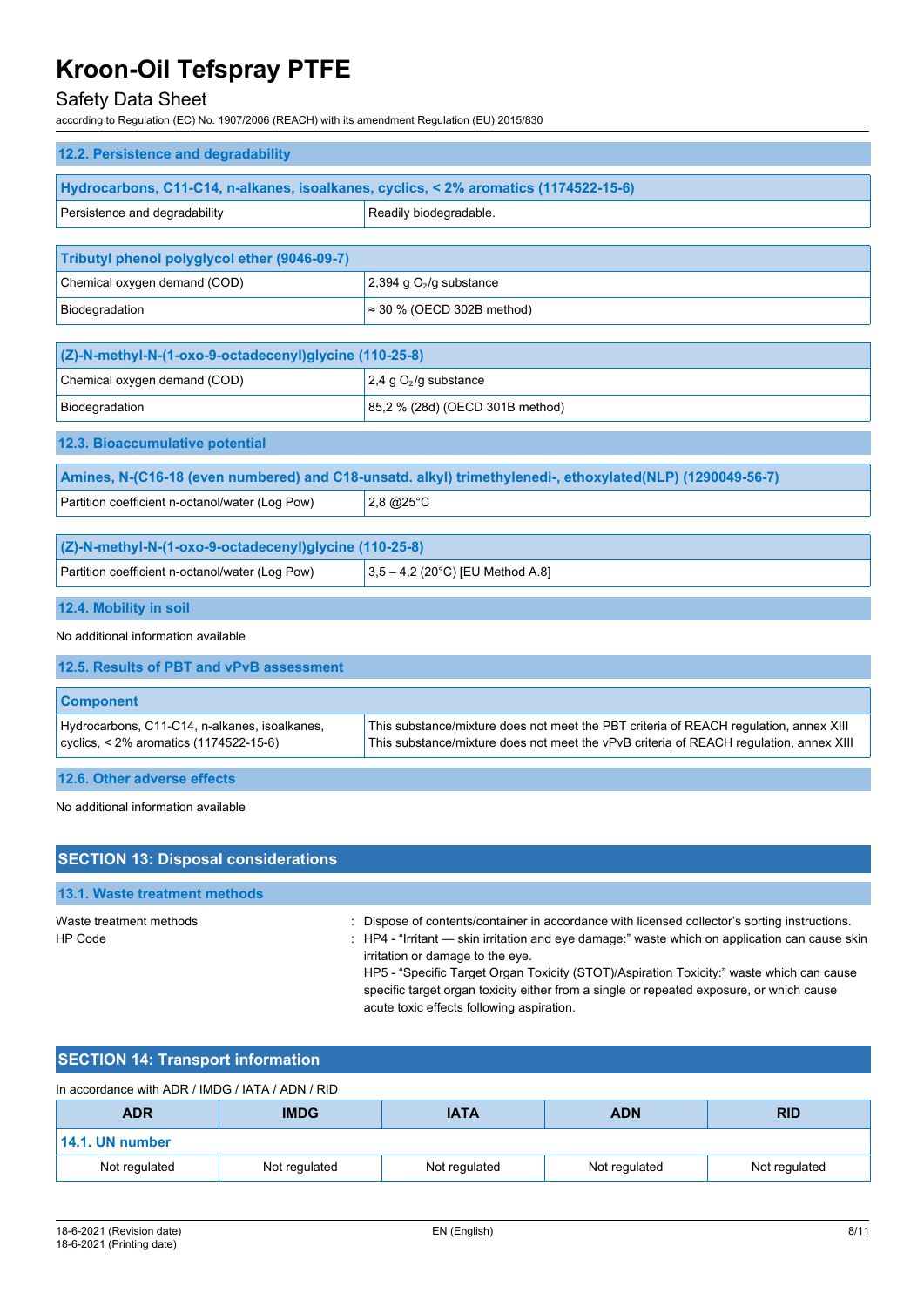### Safety Data Sheet

according to Regulation (EC) No. 1907/2006 (REACH) with its amendment Regulation (EU) 2015/830

| 14.2. UN proper shipping name          |               |               |               |               |
|----------------------------------------|---------------|---------------|---------------|---------------|
| Not regulated                          | Not regulated | Not regulated | Not regulated | Not regulated |
| 14.3. Transport hazard class(es)       |               |               |               |               |
| Not regulated                          | Not regulated | Not regulated | Not regulated | Not regulated |
| 14.4. Packing group                    |               |               |               |               |
| Not regulated                          | Not regulated | Not regulated | Not regulated | Not regulated |
| <b>14.5. Environmental hazards</b>     |               |               |               |               |
| Not regulated                          | Not regulated | Not regulated | Not regulated | Not regulated |
| No supplementary information available |               |               |               |               |
|                                        |               |               |               |               |

#### **14.6. Special precautions for user**

**Overland transport** Not regulated **Transport by sea** Not regulated **Air transport** Not regulated **Inland waterway transport** Not regulated **Rail transport** Not regulated

**14.7. Transport in bulk according to Annex II of Marpol and the IBC Code**

Not applicable

#### **SECTION 15: Regulatory information**

**15.1. Safety, health and environmental regulations/legislation specific for the substance or mixture**

#### **15.1.1. EU-Regulations**

Contains no REACH substances with Annex XVII restrictions

Contains no substance on the REACH candidate list

Contains no REACH Annex XIV substances

Contains no substance subject to Regulation (EU) No 649/2012 of the European Parliament and of the Council of 4 July 2012 concerning the export and import of hazardous chemicals.

Contains no substance subject to Regulation (EU) No 2019/1021 of the European Parliament and of the Council of 20 June 2019 on persistent organic pollutants

| VOC content               | $: 554.3$ q/l |
|---------------------------|---------------|
| Child-resistant fastening | : Applicable  |
| Tactile warning           | : Applicable  |

#### **15.1.2. National regulations**

No additional information available

**15.2. Chemical safety assessment**

No chemical safety assessment has been carried out

**For the following substances of this mixture a chemical safety assessment has been carried out**

Hydrocarbons, C11-C14, n-alkanes, isoalkanes, cyclics, < 2% aromatics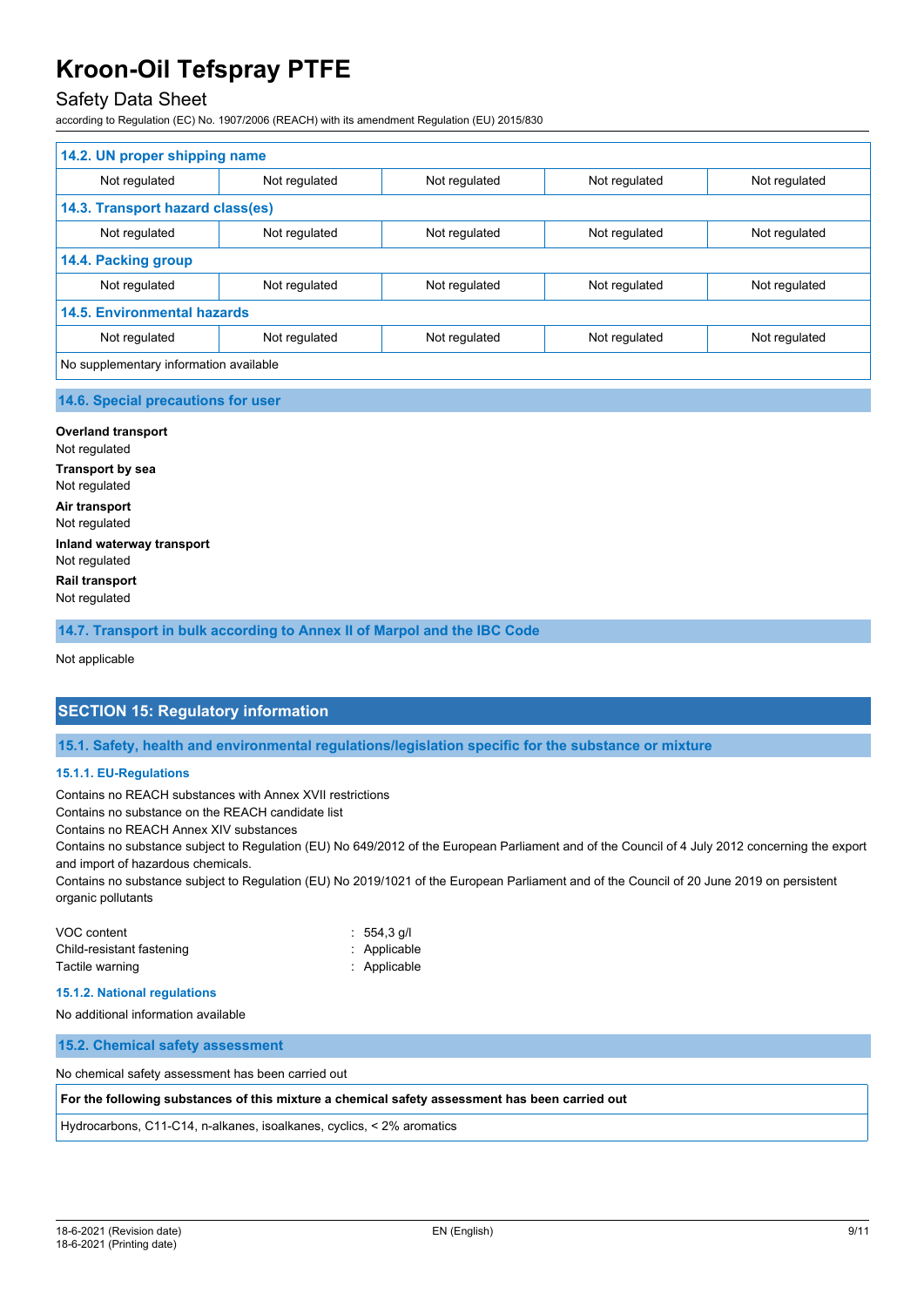## Safety Data Sheet

according to Regulation (EC) No. 1907/2006 (REACH) with its amendment Regulation (EU) 2015/830

| <b>SECTION 16: Other information</b> |                                           |               |                 |
|--------------------------------------|-------------------------------------------|---------------|-----------------|
| Indication of changes:               |                                           |               |                 |
| <b>Section</b>                       | <b>Changed item</b>                       | <b>Change</b> | <b>Comments</b> |
|                                      | Revision date                             | Modified      |                 |
|                                      | Supersedes                                | Modified      |                 |
| 3                                    | Composition/information on<br>ingredients | Modified      |                 |
| 9.1                                  | Colour                                    | Modified      |                 |

| Abbreviations and acronyms: |                                                                                                   |
|-----------------------------|---------------------------------------------------------------------------------------------------|
| <b>ADN</b>                  | European Agreement concerning the International Carriage of Dangerous Goods by Inland Waterways   |
| ADR                         | European Agreement concerning the International Carriage of Dangerous Goods by Road               |
| ATE                         | <b>Acute Toxicity Estimate</b>                                                                    |
| <b>BCF</b>                  | <b>Bioconcentration factor</b>                                                                    |
| <b>CLP</b>                  | Classification Labelling Packaging Regulation; Regulation (EC) No 1272/2008                       |
| <b>DMEL</b>                 | Derived Minimal Effect level                                                                      |
| <b>DNEL</b>                 | Derived-No Effect Level                                                                           |
| <b>EC50</b>                 | Median effective concentration                                                                    |
| <b>IARC</b>                 | International Agency for Research on Cancer                                                       |
| <b>IATA</b>                 | International Air Transport Association                                                           |
| <b>IMDG</b>                 | International Maritime Dangerous Goods                                                            |
| LC50                        | Median lethal concentration                                                                       |
| LD50                        | Median lethal dose                                                                                |
| LOAEL                       | Lowest Observed Adverse Effect Level                                                              |
| <b>NOAEC</b>                | No-Observed Adverse Effect Concentration                                                          |
| <b>NOAEL</b>                | No-Observed Adverse Effect Level                                                                  |
| <b>NOEC</b>                 | No-Observed Effect Concentration                                                                  |
| <b>OECD</b>                 | Organisation for Economic Co-operation and Development                                            |
| PBT                         | <b>Persistent Bioaccumulative Toxic</b>                                                           |
| <b>PNEC</b>                 | <b>Predicted No-Effect Concentration</b>                                                          |
| <b>REACH</b>                | Registration, Evaluation, Authorisation and Restriction of Chemicals Regulation (EC) No 1907/2006 |
| <b>RID</b>                  | Regulations concerning the International Carriage of Dangerous Goods by Rail                      |
| vPvB                        | Very Persistent and Very Bioaccumulative                                                          |
| <b>BLV</b>                  | Biological limit value                                                                            |
| CAS-No.                     | <b>Chemical Abstract Service number</b>                                                           |
| EC-No.                      | European Community number                                                                         |
| EN                          | European Standard                                                                                 |
| OEL                         | Occupational Exposure Limit                                                                       |
| SDS                         | Safety Data Sheet                                                                                 |
| <b>WGK</b>                  | Water Hazard Class                                                                                |